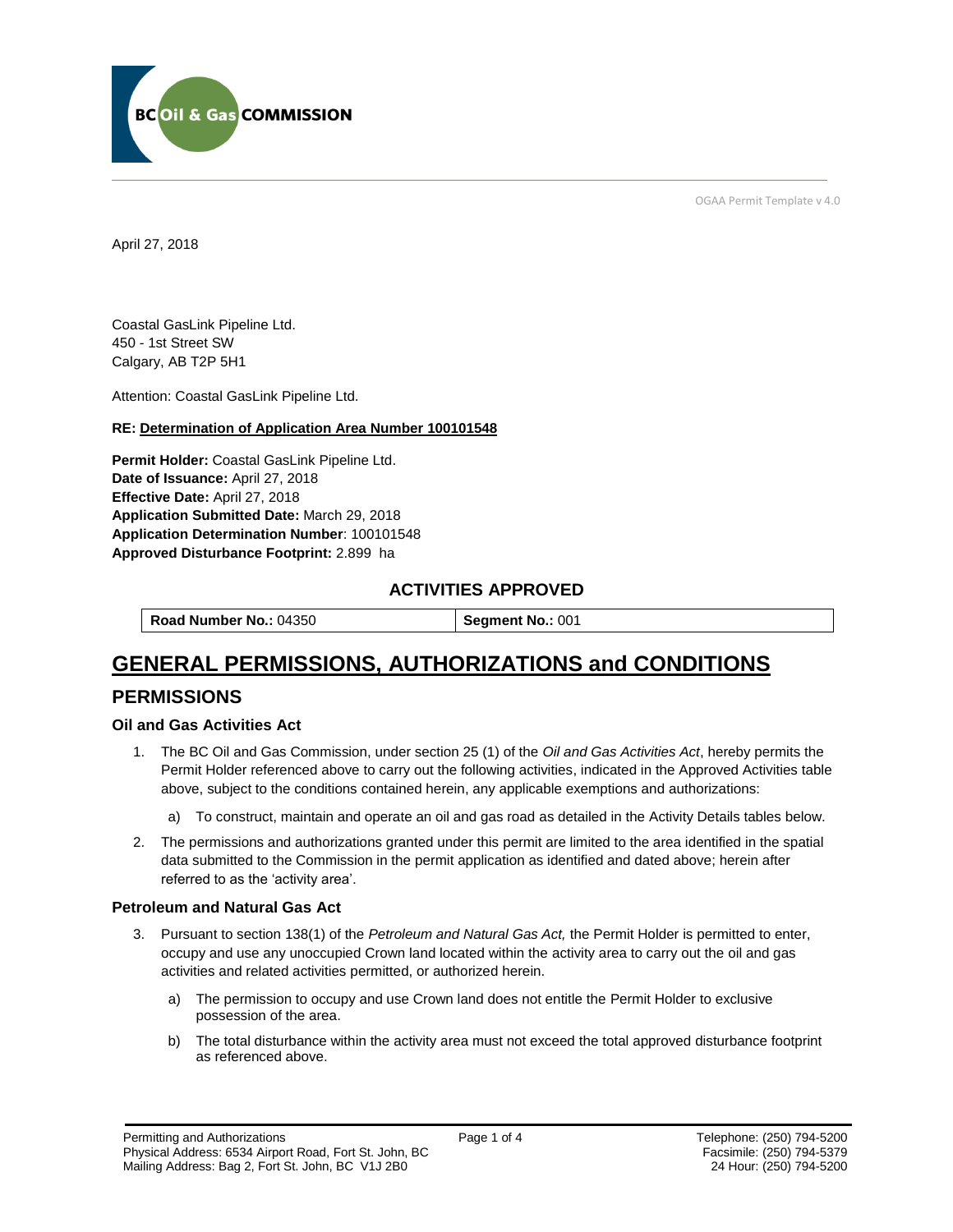## **AUTHORIZATIONS**

#### **Forest Act**

4. The Commission, pursuant to section 47.4 of the *Forest Act*, hereby authorizes the removal of Crown timber from the activity area under the cutting permits associated with the Master Licence(s) as follows:

**[Master Licence to Cut No.:](#page-0-0)** M02343

**[Cutting Permit No.:](#page-0-0)** 36

**[Timber Mark No.:](#page-0-0)** MTC150

**[Total New Cut:](#page-0-0)** 2.5 ha

**[Forest District](https://ams-crd.bcogc.ca/crd/)**: (DND) Nadina Natural Resource District

**[Region:](#page-0-1)** Interior

5. The cutting permits are deemed spent upon the submission of the post-construction plan or upon either the cancellation or expiry of the activities authorized under the permit.

## **CONDITIONS**

#### **Notification**

- 6. Within 60 days of the completion of construction activities under this permit, the Permit Holder must submit to the Commission a post-construction plan as a shapefile and PDF plan accurately identifying the location of the total area actually disturbed under this permit. The shapefile and plan must be submitted via eSubmission.
- 7. At least 5 (five) working days prior to the commencement of construction, the Permit Holder must provide a notice of works to any First Nation(s) who may have Aboriginal Interests identified, as per the BC First Nations Consultative Areas Database, within the area in which the works are to occur.

#### **General**

- 8. The rights granted by this permit in relation to unoccupied Crown land are subject to all subsisting grants to or rights of any person made or acquired under the *Coal Act, Forest Act, Land Act, Mineral Tenure Act, Petroleum and Natural Gas Act, Range Act, Water Sustainability Act* or *Wildlife Act*, or any extension or renewal of the same.
- 9. The Permit Holder must not assign, sublicense or permit any person other than its employees, contractors or representatives to use or occupy any Crown land within the activity area, without the Commission's written consent.
- 10. The Permit Holder must ensure that any Crown land within the activity area is maintained in a condition so as to minimize hazards, including but not limited to hazards associated with storage of materials and equipment.
- 11. The Permit Holder must ensure that any Crown land within the activity area is maintained free of garbage, debris and unused equipment.

#### **Environmental**

- 12. Construction activities must not result in rutting, compaction or erosion of soils that cannot be reasonably rehabilitated to similar levels of soil productivity that existed on the activity area prior to the construction activities taking place.
- 13. Any temporary access must be constructed and maintained in a manner that provides for proper surface drainage, prevents pooling on the surface, and maintains slope integrity.

#### **Clearing**

14. The Permit Holder is permitted to fell any trees located on Crown land within 1.5 tree lengths of the activity area that are considered to be a safety hazard according to *Workers Compensation Act* regulations and must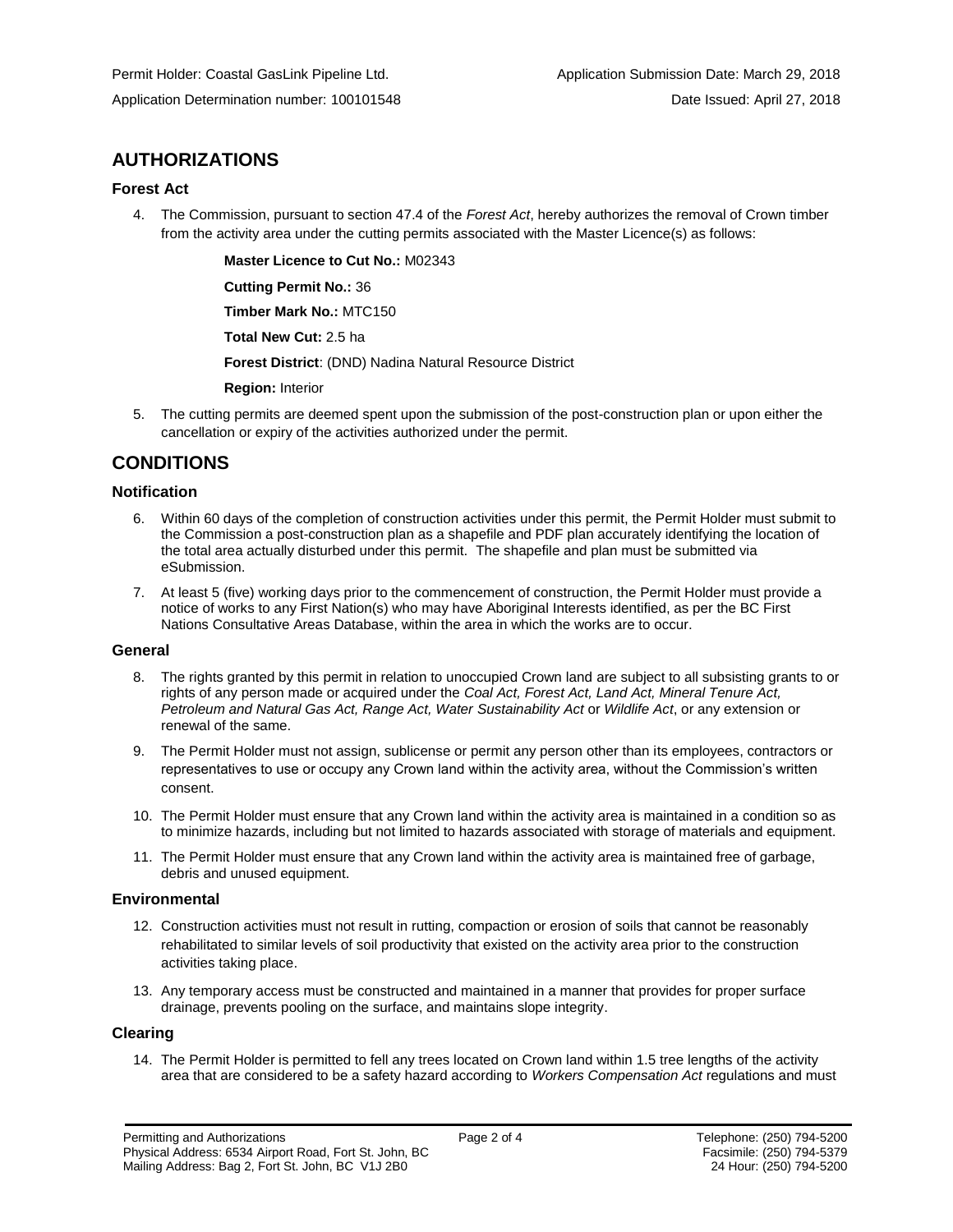be felled in order to eliminate the hazard. Trees or portions of these trees that can be accessed from the activity area without causing damage to standing timber may be harvested.

- 15. The holder of the cutting permit must pay to the government, stumpage and any waste billing determined in accordance with the terms of this authorization.
- 16. All harvested Crown Timber must be marked with the cutting permit's associated Timber Mark.
- 17. Stumpage for cutting permits falling within the Interior Area, as defined in the Interior Appraisal Manual (Manual) will be calculated in accordance with the Manual as amended from time to time. In the current version of the Manual, stumpage will be determined in accordance with Table 6-3 (volume based)
- 18. Any waste assessments applied under the Master Licence to Cut are subject to the merchantability specifications and monetary waste billing requirements in the Provincial Logging Residue and Waste Manual specific to the region associated with the Cutting Permit authorization.

#### **Archaeology**

- 19. An Archaeological Impact Assessment (AIA) is required for the proposed development area prior to any development activities taking place.
- 20. An AIA report must be submitted to the Commission as soon as practicable.
- 21. If artifacts, features, materials or things protected under section 13(2) of the Heritage Conservation Act are identified the permit holder must, unless the permit holder holds a permit under section 12 of the Heritage Conservation Act issued by the Commission in respect of that artifact, feature, material or thing:
	- a) immediately cease all work in the vicinity of the artifacts, features, materials or things;
	- b) immediately notify the Commission and the Archaeology Branch of the Ministry of Forests, Lands and Natural Resource Operations
	- c) refrain from resuming work in the vicinity of the artifacts, features, materials or things except in accordance with an appropriate mitigation plan that has been prepared in accordance with the Heritage Conservation Act and approved by the Archaeology Branch of the Ministry of Forests, Lands and Natural Resource Operations.

# **ACTIVITY SPECIFIC DETAILS PERMISSIONS, and CONDITIONS**

## **ROAD**

**Land Area Number:** 100002401 **Road Number:** 04350 **Road Type:** Long-Term - All-Weather

### **ACTIVITY DETAILS**

| Seg No.: 001 | <b>Zone: 09 From: N</b> 6006418.003 <b>E</b> 640832.326 To: N 6006815.59 <b>E</b> 641377.074 |  |
|--------------|----------------------------------------------------------------------------------------------|--|
|              |                                                                                              |  |

*All permissions for this activity are subject to the following conditions:*

#### **Road Conditions**

22. The Permit Holder will immediately effect, and keep in force insurance of an amount not less than \$1,000,000 protecting the Province, the Commission and the Permit Holder (without any rights of cross-claim or subrogation) against claims for personal injury, death, property damage, or third party liability claims arising from any accident or occurrence on the activity area.

# **ADVISORY GUIDANCE**

1. Construction plan, CGW4703-MCSL-G-MP-1428-RW-740.1.3-Sketch-Rev 0.pdf, is for the Permit Holder's internal reference only and was not reviewed as a decision tool for this permit, nor does it form an integral part of this permit.